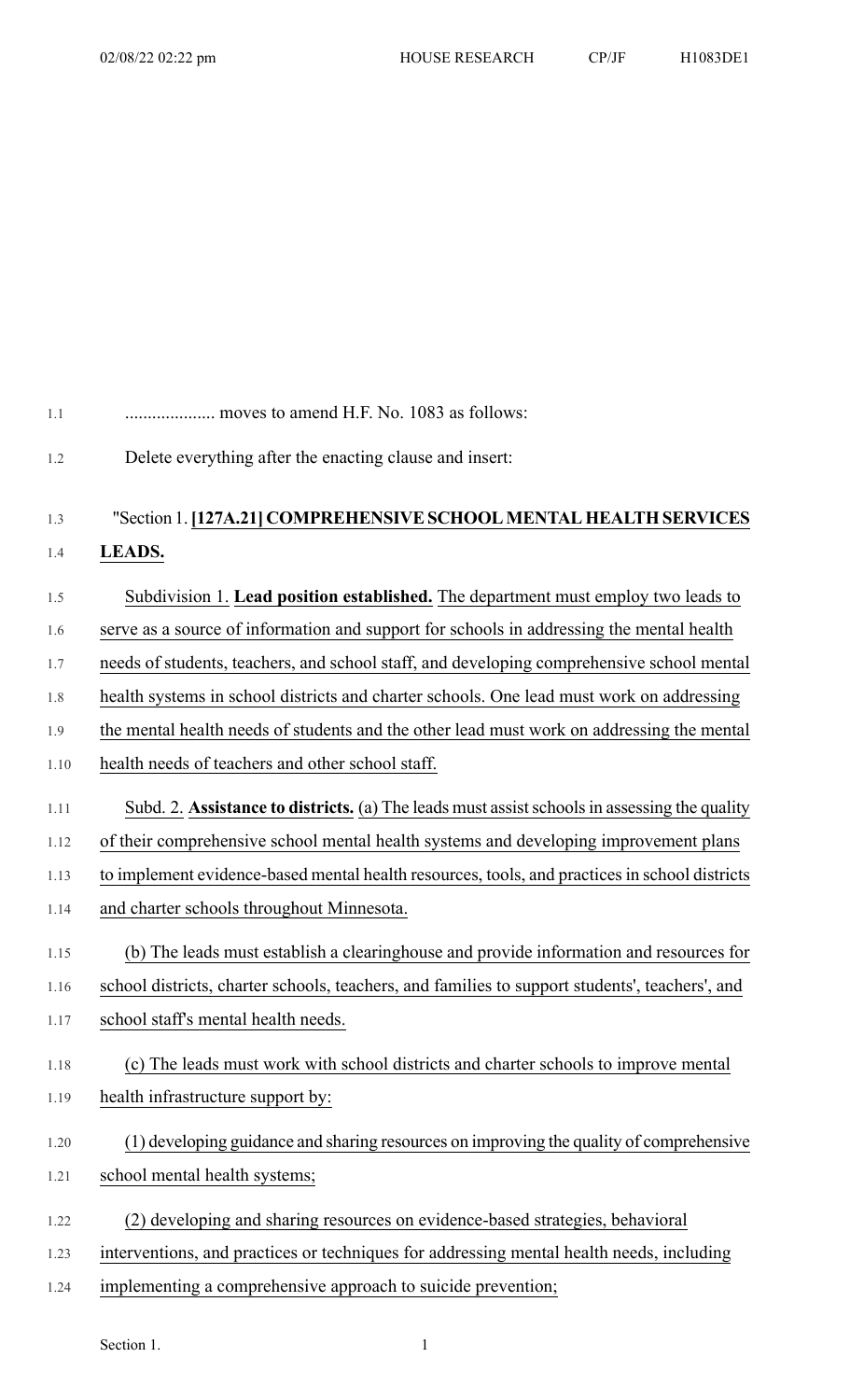2.1 (3) facilitating coordination and cooperation to enable school districts and charter schools 2.2 to share strategies, challenges, and successes associated with supporting the mental health 2.3 needs of students, teachers, and staff; 2.4 (4) providing advice, upon request, to schools on implementing trauma-informed and 2.5 culturally responsive school-based programs that provide prevention or intervention services 2.6 to students, teachers, and staff; 2.7 (5) aligning resources among the different state agencies, including the Department of 2.8 Education, Department of Human Services, and Department of Health, to ensure school 2.9 mental health systems can efficiently access state resources; and 2.10 (6) maintaining a comprehensive list of resources on the Department of Education website 2.11 that schools may use to address students', teachers', and staff's mental health needs, including 2.12 grant opportunities; community-based prevention and intervention services; model policies; 2.13 written publications that schools may distribute to students, teachers, and staff; professional 2.14 development opportunities; best practices; and other resources for mental health education 2.15 under section 120B.21. 2.16 (d) The leads may report to the legislature as necessary regarding students', teachers', 2.17 and school staff's mental health needs, challenges in developing comprehensive school 2.18 mental health services, successful strategies and outcomes, and recommendations for 2.19 integrating mental health services and supports in schools. 2.20 Subd. 3. **Coordination with other agencies.** The comprehensive school mental health 2.21 services lead must consult with the Regional Centers of Excellence, the Department of 2.22 Health, the Department of Human Services, the Minnesota School Safety Center, and other 2.23 federal, state, and local agencies as necessary to identify or develop information, training, 2.24 and resources to help school districts and charter schools support students', teachers', and 2.25 school staff's mental health needs. 2.26 **EFFECTIVE DATE.** This section is effective July 1, 2022. 2.27 Sec. 2. **APPROPRIATION; COMPREHENSIVE SCHOOL MENTAL HEALTH** 2.28 **SERVICES LEAD.** 2.29 Subdivision 1. **Department of Education.** The sums indicated in this section are 2.30 appropriated from the general fund to the Department of Education in the fiscal years 2.31 designated. 2.32 Subd. 2. **Comprehensive school mental health servicesleads.** (a) For the comprehensive 2.33 school mental health services lead under Minnesota Statutes, section 127A.21:

Sec. 2.  $\hspace{2.5cm}$  2